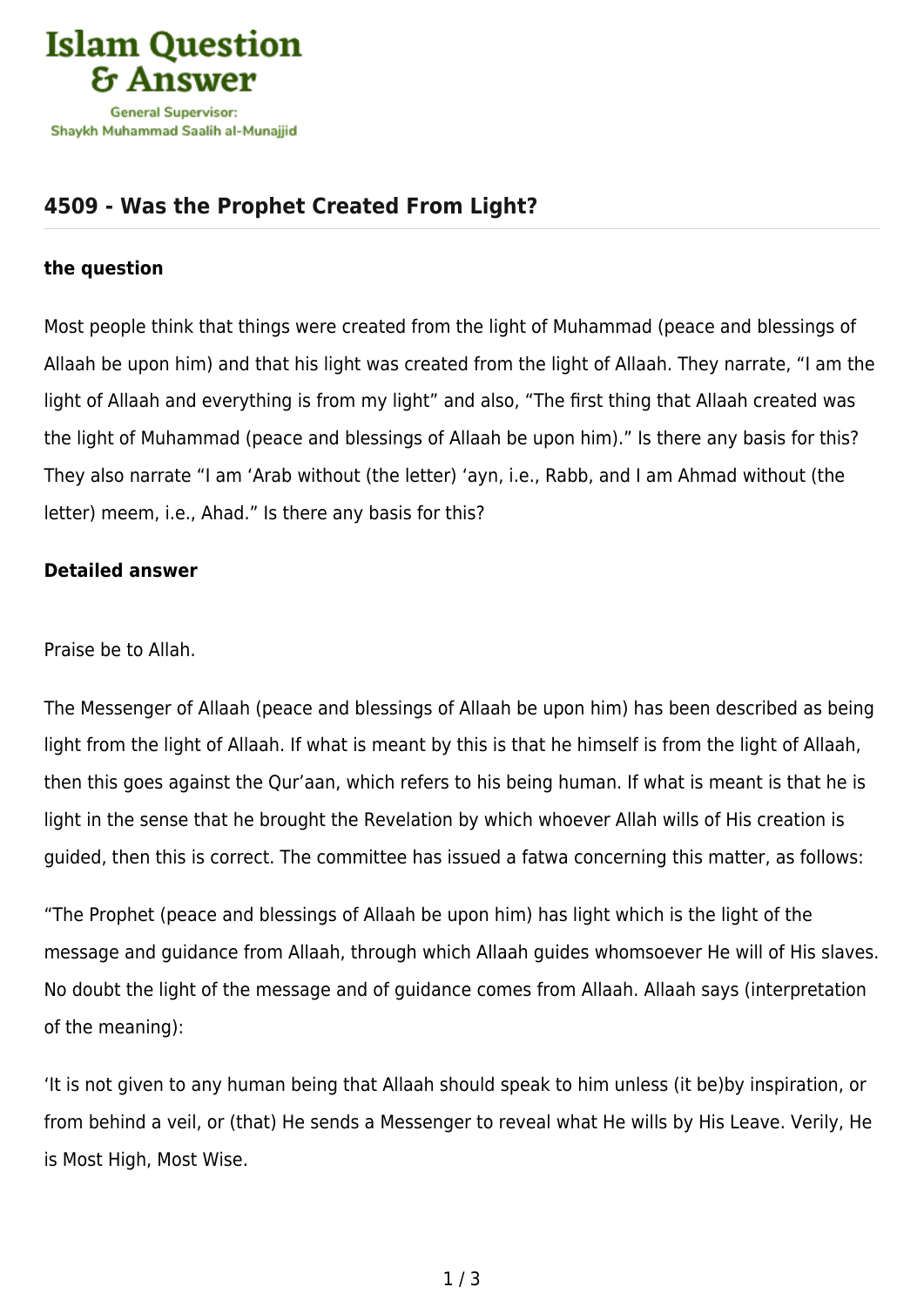

Shavkh Muhammad Saalih al-Munaiiid

And thus We have sent to you (O Muhammad) Roohan (an Inspiration, and a Mercy) of Our Command. You knew not what is the Book, nor what is Faith? But We have made it (this Qur'aan) a light wherewith We guide whosoever of Our slaves We will. And verily, you (O Muhammad) are indeed guiding (mankind) to the Straight Path (i.e., Allaah's religion of Islamic monotheism), --

The path of Allaah, to Whom belongs all that is in the heavens and all that is in the earth. Verily, all the matters at the end go to Allaah (for decision)."[al-Shura 42:51-53]

This light is not derived from the Seal of the Awliya' as some heretics claim. The body of the Prophet (peace and blessings of Allaah be upon him) was blood and flesh and bone, and so on. He was created from a father and a mother, and had no existence before he was born. The reports which say that the first thing created by Allaah was the light of the Prophet (peace and blessings of Allaah be upon him), or that Allaah grasped a handful of the light from His Face and that this handful was Muhammad (peace and blessings of Allaah be upon him), then He looked at it and it formed drops, and from each of these drops He created a Prophet, or He created all of creation from the light of the Prophet (peace and blessings of Allaah be upon him) – all of these reports and the like are not saheeh (authentic), and nothing like this has been narrated from the Prophet (peace and blessings of Allaah be upon him)."

From the fatwa quoted above, it is clear that this is a false belief.

As for the report which says "I am 'Arab without (the letter) 'ayn, i.e., Rabb, and I am Ahmad without (the letter) meem, i.e., Ahad" – the attributes of Lordship (ruboobiyah, from Rabb meaning Lord) and Absolute Unity (Ahad meaning One) are attributes that belong uniquely to Allaah, may He be glorified and exalted. It is not permissible for any one of His creation to be described as "the Lord (Rabb)" or as being One (Ahad) in absolute terms. These are attributes that belong exclusively to Allaah, and are not used to describe the Messengers or any other human beings. May Allaah bless our Prophet Muhammad and his family and companions.